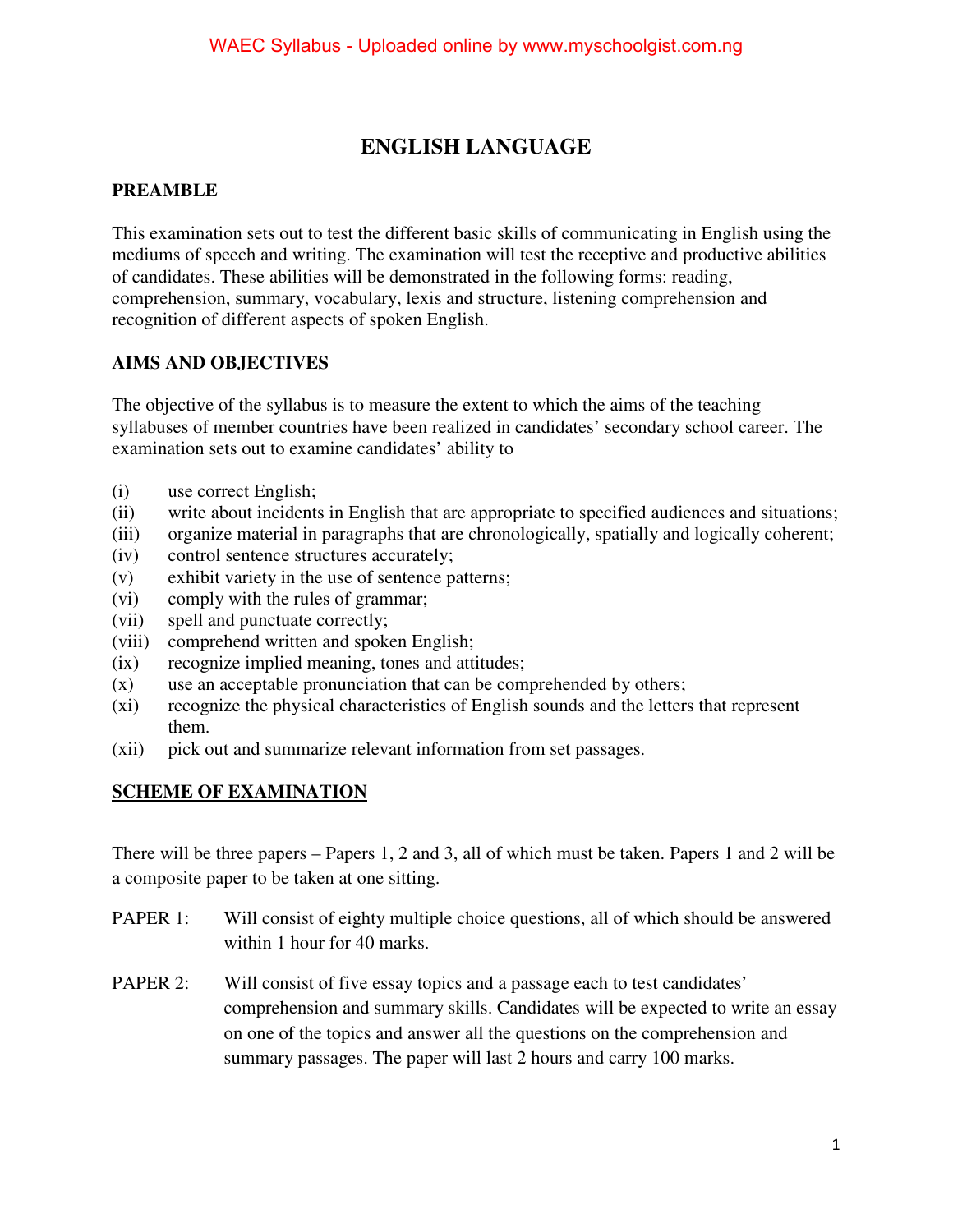PAPER 3: Will consist of sixty multiple choice items on Test of Orals for candidates in Nigeria and Liberia, and Listening Comprehension Test for candidates in the Gambia and Sierra Leone. All the questions should be answered in 45 minutes for 30 marks.

## **DETAILED SYLLABUS**

## **PAPER 1**: **(For candidates in The Gambia, Nigeria, Sierra Leone and Liberia only)**

 This is an objective/multiple choice paper comprising eighty questions: forty lexical and forty structural questions. Each question will have four options lettered A to D.

## **A. LEXIS**

In addition to items testing knowledge of the vocabulary of everyday usage (i.e home, social relationships, and common core school subjects) questions will be set to test candidates' ability in the use of the general vocabulary associated with the following fields of human activity:

- I. (a) Building and Building Construction;
	- (b) Agriculture;
	- (c) Fishing;
	- (d) Stock exchange;
	- (e) Health;
	- (f) Environment;
	- (g) Culture, Institutions and Ceremonies;
	- (h) Law and Order;
	- (i) Motor Vehicles and Travelling;
	- (j) Government and Administration;
	- (k) Sports;
	- (l) Religion;
	- (m) Science and Technology;
	- (n) Animal husbandry;
	- (o) Advertising;
	- (p) Human Internal Body system and function.
- II. Idioms, i.e. idiomatic expressions and collocations (e.g. 'hook, line and sinker', 'every Tom, Dick and Harry" etc.) the total meaning of which cannot be arrived at simply by consideration of the dictionary meanings of the words in the structures in which they appear.
- III. Structural elements of English e.g. sequence of tenses, matching of pronouns with their antecedents, correct use of prepositions etc.
- IV. Figurative Usage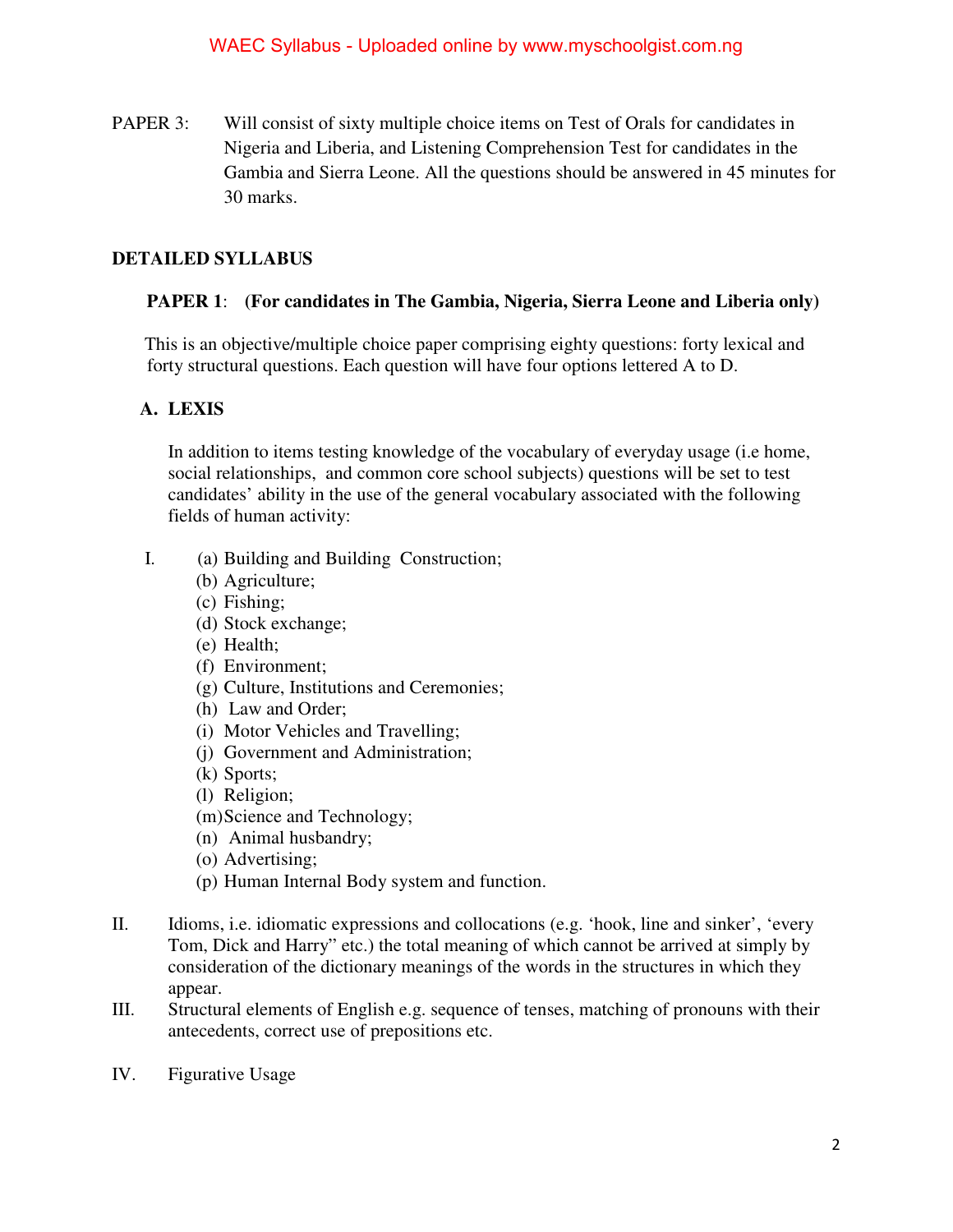### WAEC Syllabus - Uploaded online by www.myschoolgist.com.ng

 The term 'general' vocabulary refers to those words and usage of words normally associated with the fields of human activity in A1 above which are generally known, used and understood by most educated people who, while not engaged in that field of activity may have occasion to read, speak or write about it. Thus, for example, in the vocabulary of transportation by road, one would expect knowledge of terms such as 'pedestrian bridge' and 'traffic signs' which most educated people understand, but not 'berm' or 'camber' which are specialized.

 All items will be phrased in such a way as to test the use and understanding of the required lexis, rather than dictionary definitions and explanations. In practice, the test of lexis will be so designed as to explore, not merely the extent of the candidates' vocabulary but more importantly their ability to respond to sense relations in the use of lexical items e.g. synonyms, antonyms and homonyms.

 In the test of figurative language, candidates will be expected to recognize when an expression is used figuratively and not only when it is used literally.

## **B. STRUCTURE**

Structure here includes:

- (i) The patterns of changes in word-forms which indicate number, tense, degree, etc;
- (ii) The patterns in which different categories of words regularly combine to form groups and these groups in turn combine to form sentences;
- (iii) The use of structural words e.g. conjunctions, determiners, prepositions, etc.

#### **PAPER 1: (For candidates in Ghana only)**

This is a multiple choice objective paper comprising eighty questions which will be made up of two parts: Parts A and B. Part A will consist of thirty lexical and twenty structured questions, while Part B will have thirty objective questions on literature. Each question will have four options lettered A to D.

#### **A. LEXIS**

In addition to items testing knowledge of the vocabulary of everyday usage (i.e. home, social relationships, common core school subjects) questions will be set to test the candidates' ability in the use of the general vocabulary associated with the following fields of human activity:

- I. (a) Building;
	- (b) Plumbing;
	- (c) Fishing;
	- (d) Finance commerce, banking, stock exchange, insurance;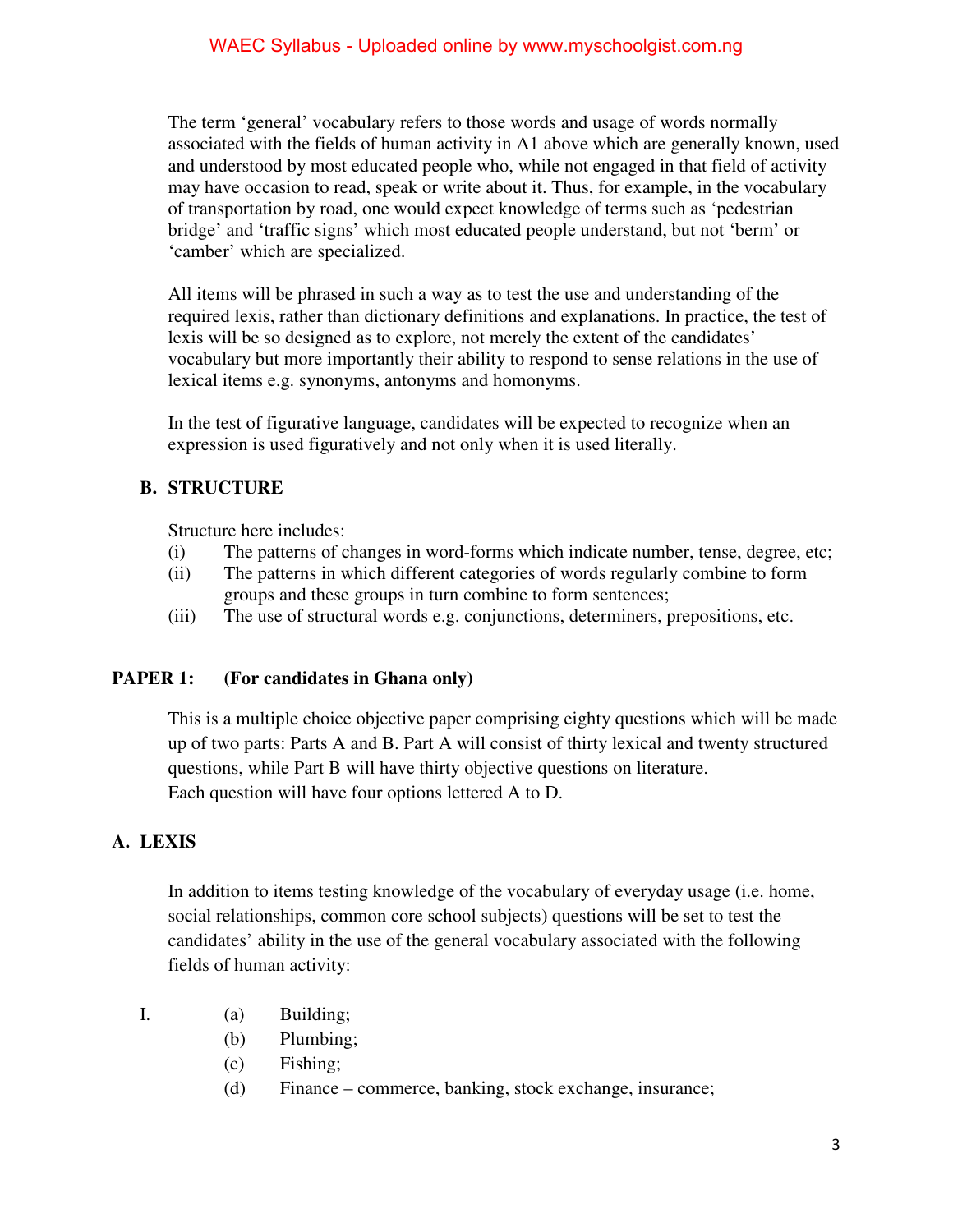- (e) Photography;
- (f) Mineral exploration;
- (g) Common manufacturing industries;
- (h) Printing, publishing, the press and libraries;
- (i) Sea, road, rail and air transport;
- (j) Government and politics;
- (k) Sports and entertainment;
- (l) Religion;
- (m) Science and Technology;
- (n) Power production hydro, thermal, solar;
- (o) Education;
- (p) Communication;
- (q) Military;
- (r) Journalism and Advertising.

The term 'general vocabulary' refers to those words and usage of words normally associated with the relevant field of human activity in (i) above which are generally known, used and understood by most educated people, who, while not engaged in that field of activity, may have occasion to read, speak or write about it. Thus, for example, in the vocabulary of transportation by sea, one would expect knowledge of terms such as "bridge" and "deck", which most educated people understand but not "halyard", "dodge", "davit" or "thrust block", which are specialized.

- II. Idioms, i.e., idiomatic expressions and collocations (e.g. "hook, line and sinker", "every Tom, Dick and Harry" etc) the total meaning of which cannot be arrived at simply by the consideration of the dictionary meanings of words in the structures in which they appear.
- III. Structural elements of English e.g. sequence of tenses, concord and the use of correct prepositions, matching of pronouns with their antecedents, etc.
- IV. Figurative Usage

All items will be phrased in such a way as to test the use and understanding of the required lexis, rather than dictionary definitions and explanations. In practice, the test of lexis will be designed to explore, not merely the extent of the candidates' vocabulary but more importantly their ability to respond to sense relations in the use of lexical items e.g. synonyms, antonyms and homonyms.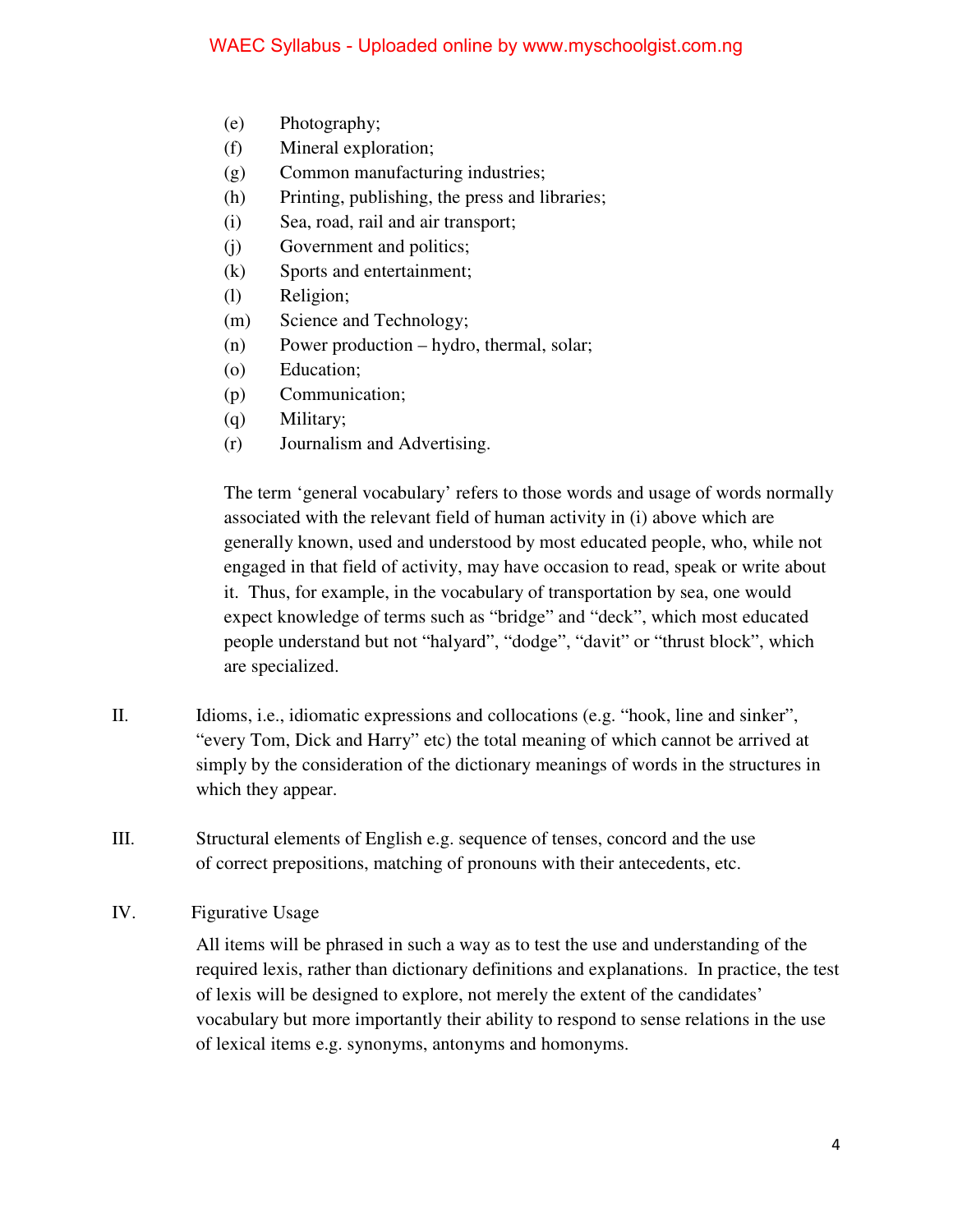In the test of figurative language, candidates will be expected to recognize when an expression is used figuratively and not only when it is used.

# **B. STRUCTURE**

Structure here includes:

- (i) The patterns of changes in word-forms which indicate number, tense, degree, etc.
- (ii) The patterns in which different categories of words regularly combine to form groups and these groups in turn combine to form sentences;
- (iii) The use of structural words e.g. conjunctions, determiners, prepositions, etc.

# **C**. **LITERATURE**

The objective questions on Literature will be as follows: 10 questions on Drama 10 questions on Prose 10 questions on Poetry

**NOTE**: For **Prose** and **Drama** the candidate is to study **one** prescribed text each.

# **PAPER 2: (For all candidates)**

The paper will be divided into three sections: Sections A, B and C. Candidates will be required to spend 2 hours on this paper.

## **SECTION A: ESSAY WRITING** (50 marks)

Candidates will be required to spend 50 minutes on this section. There will be five questions in all and candidates will be required to answer only one question.

The questions will test candidates' ability to communicate in writing. The topics will demand the following kinds of writing:

- (i) letter;
- (ii) speech;
- (iii) narration;
- (iv) description;
- (v) argument/debate;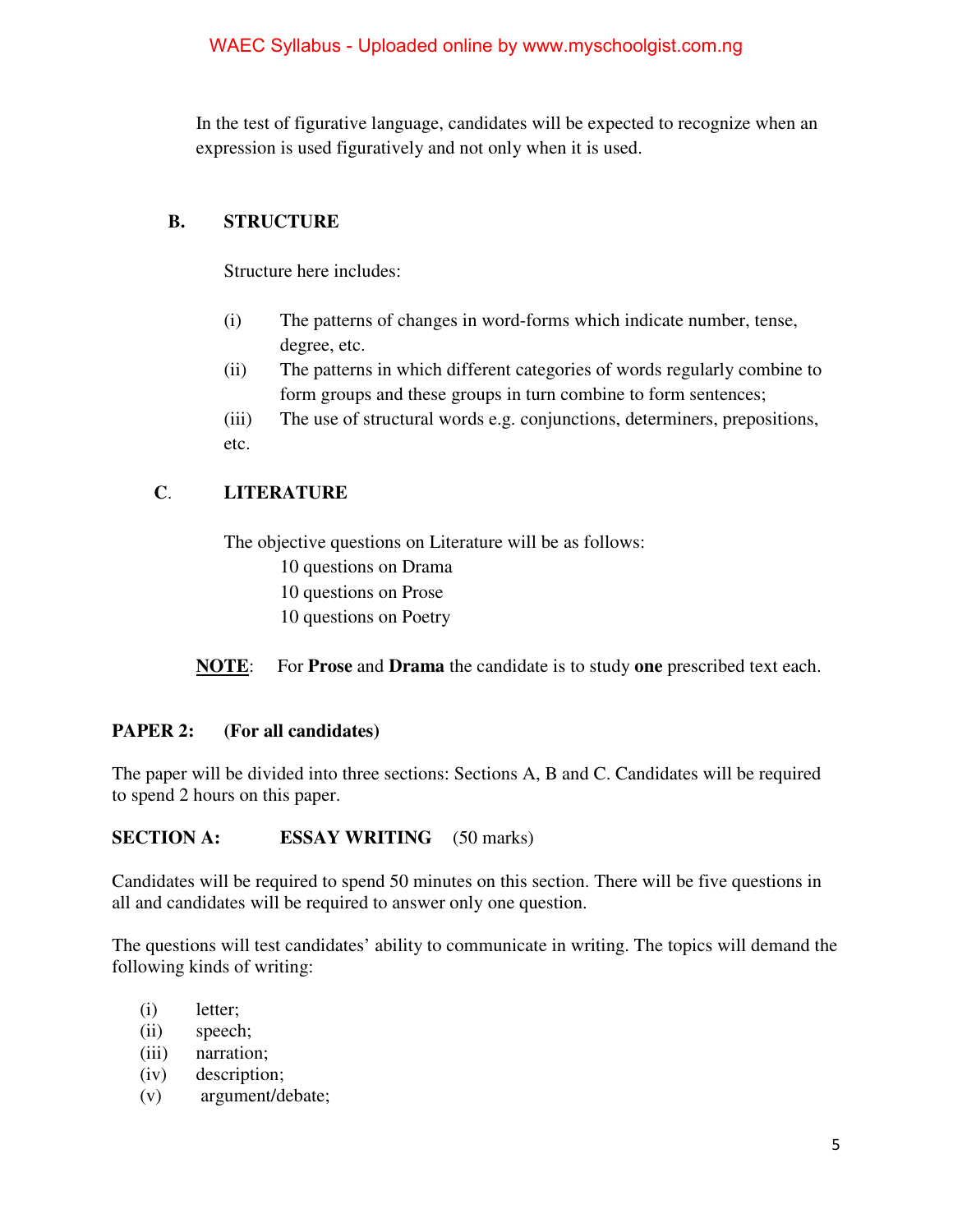- (vi) report;
- (vii) article;
- (viii) exposition;
- (ix) creative writing.

Marks will be awarded for:

- (i) Content: relevance of ideas to the topic;
- (ii) Organization: formal features (where applicable), good paragraphing, appropriate emphasis and arrangement of ideas;
- (iii) Expression: effective control of vocabulary and sentence structure;
- (iv) Mechanical Accuracy: correct grammar, punctuation, spelling etc.

The minimum length will be 450 words.

## **SECTION B: COMPREHENSION** (20 marks)

Candidates will be required to spend 30 minutes on this section. The section will consist of one passage of at least three hundred and fifty (350) words. Candidates will be required to answer all the questions on the passage.

The questions will test candidates' ability to

- (i) find appropriate equivalents for selected words or phrases;
- (ii) understand the factual content;
- (iii) make inferences from the content of the passage;
- (iv) understand the use of English expressions that reveal/reflect sentiments/emotions/attitudes;
- (v) identify and label basic grammatical structures, words, phrases or clauses and explain their functions as they appear in the context;
- (vi) identify and explain basic literary terms and expressions;
- (vii) recast phrases or sentences into grammatical alternatives.

The passage will be chosen from a wide variety of sources all of which should be suitable for this level of examination in terms of theme and interest. The passage will be written in modern English that should be within the experience of candidates. The comprehension test will include at least four questions based on (ii) above.

## **SECTION C: SUMMARY** (30 marks)

Candidates will be required to spend 40 minutes on this section. The section will consist of one prose passage of about five hundred (500) words and will test candidates' ability to

- (i) extract relevant information;
- (ii) summarize the points demanded in clear concise English, avoiding repetition and redundancy;
- (iii) present a summary of specific aspects or portions of the passage.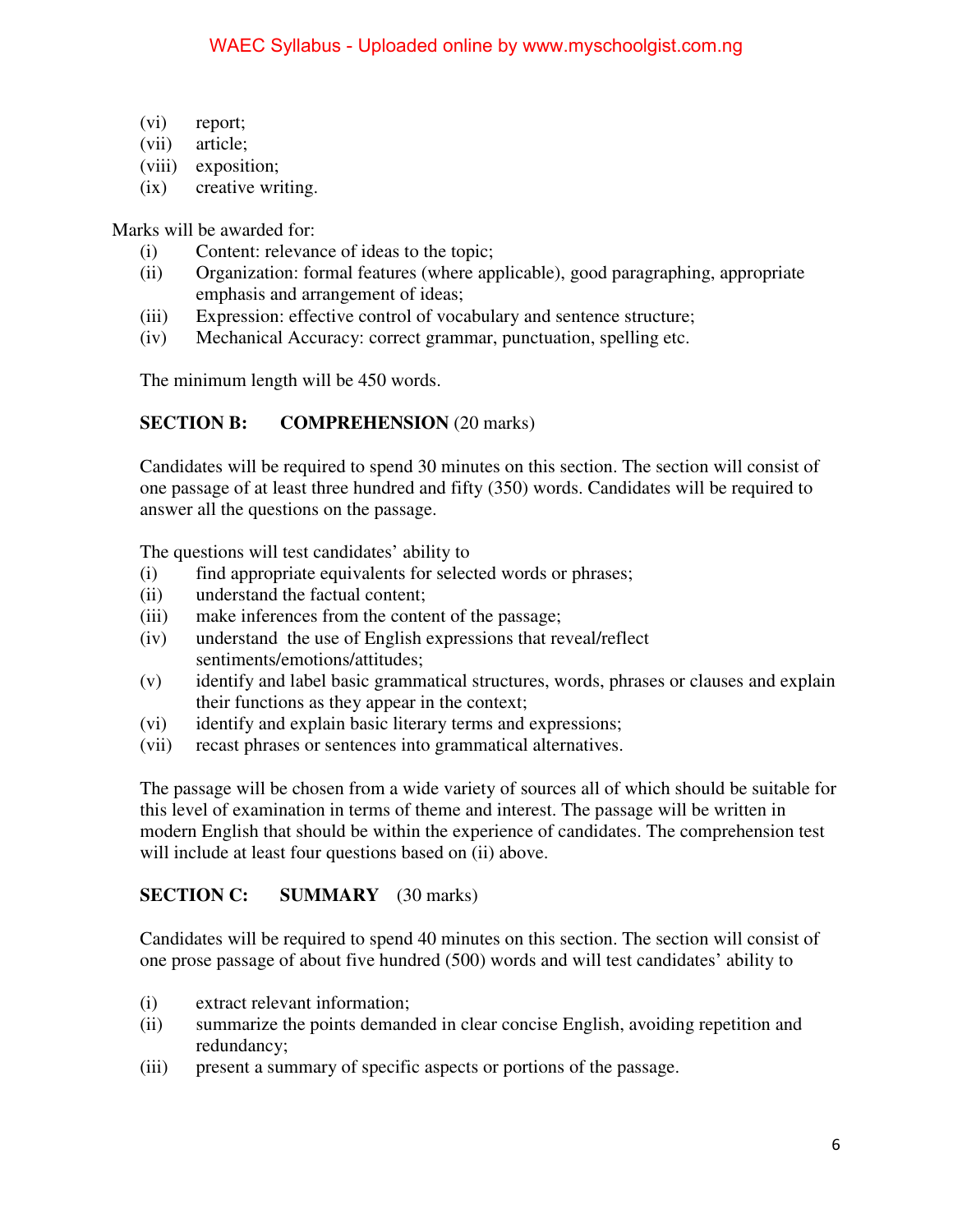The passage will be selected from a wide variety of suitable sources, including excerpts from narratives, dialogues and expositions of social, cultural, economic and political issues in any part of the world.

## **PAPER 3: ORAL ENGLISH** (30 marks)

This paper will test candidates' knowledge of Oral English. There will be two alternatives for this paper: Candidates in Ghana, The Gambia and Sierra Leone will be tested in listening comprehension and those in Nigeria and Liberia will take a paper on test of oral.

## **Listening Comprehension Test** (**For candidates in Ghana, The Gambia and Sierra Leone)**

This will be made up of sixty multiple choice objective questions on:

 Consonants, consonant clusters, vowels, diphthongs, stress and intonation patterns, dialogues and narratives.

- **Section 1:** Test of word final voiced-voiceless consonants in isolated words mainly, but other features such as consonant clusters may also be tested.
- **Section 2:** Test of vowel quality in isolated words.
- **Section 3:** Test of vowel quality and consonant contrasts in isolated words.
- **Section 4:** One of three options below will be used in different years:
	- (i) test of vowel and/or consonant contrasts in sentence contexts;
	- (ii) test of vowel and consonant contrasts in isolated words- to be selected from a list of at least four-word contrasts;
	- (iii) test of vowel and consonant contrasts through rhymes.
- **Section 5:** Test of rhymes
- **Section 6:** Test of comprehension of emphatic stress
- **Section 7:** Test of understanding of the content of longer dialogues and narratives
- **NOTE**: CD players will be used for the administration of this Listening Comprehension Test.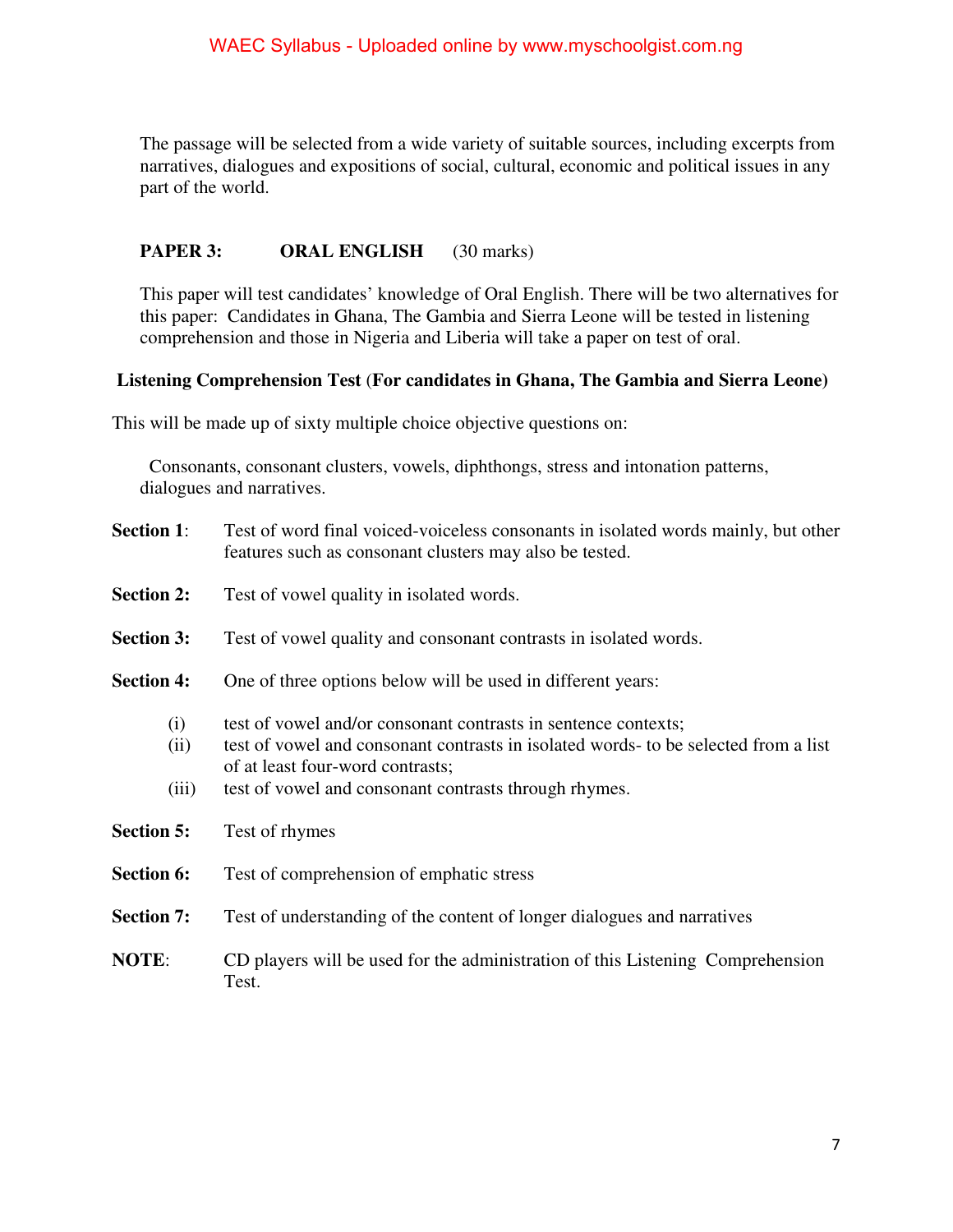#### **Features to be tested**

#### **1. CONSONANTS**

(a) Single Consonants – Candidates should be able to recognize and produce all significant sound contrasts in the consonantal system of English. For the guidance of candidates, a few examples of such contrasts are given below.

| <b>Initial</b>            | <b>Medial</b>           |         |              | <b>Final</b> |
|---------------------------|-------------------------|---------|--------------|--------------|
| they $-$ day              | $buzzes$ –              | buses   | boat         | both         |
| $ship - chip$             | parcel –                | partial | $breather -$ | breed        |
| $fan - van$               | sopping $-$             | sobbing | $wash$ –     | watch        |
| $pit - fit$               | written $-$             | ridden  | leaf         | leave        |
| $pit - bit$               | anger $-$               | anchor  | cup          | cub          |
| $tuck - duck$             | faces<br>$\blacksquare$ | phrases | cart         | card         |
| $card - guard$            | $\text{prices}$ –       | prizes  |              |              |
| $\text{gear}-\text{jeer}$ |                         |         |              |              |

(b) Consonant Clusters – Candidates should be able to produce and recognize consonant clusters which may occur both initially and finally in a syllable. They should also be able to recognize and produce the consonant sounds in a consonant cluster in the right order. For the guidance of candidates, a few examples are given below.

| <b>Initial</b> |        |            | <b>Final</b> |        |
|----------------|--------|------------|--------------|--------|
| play           | pray   | rains      | -            | range  |
| sting          | string | felt       |              | felled |
| scheme         | scream | sent       |              | send   |
| crime          | climb  | nest       |              | next   |
| flee           | free   | ask        |              | axe    |
| three          | tree   | lift       |              | lived  |
| true           | drew   | $missed$ – |              | mixed  |
| blight         | bright | seats      |              | seeds  |
| tread          | thread | hens       |              | hence  |
| drift          | thrift | lisp       |              | lips   |
| glade          | grade  | coast      |              | coats  |
|                |        | marks      |              | masks  |

#### II. **VOWELS**

- (a) Pure Vowels
- (b) Diphthongs
- (c) Triphthongs

Candidates should be able to recognize and produce all the significant sound contrasts in the vowel system of English. For the guidance of candidates, a few examples of such contrasts are given below.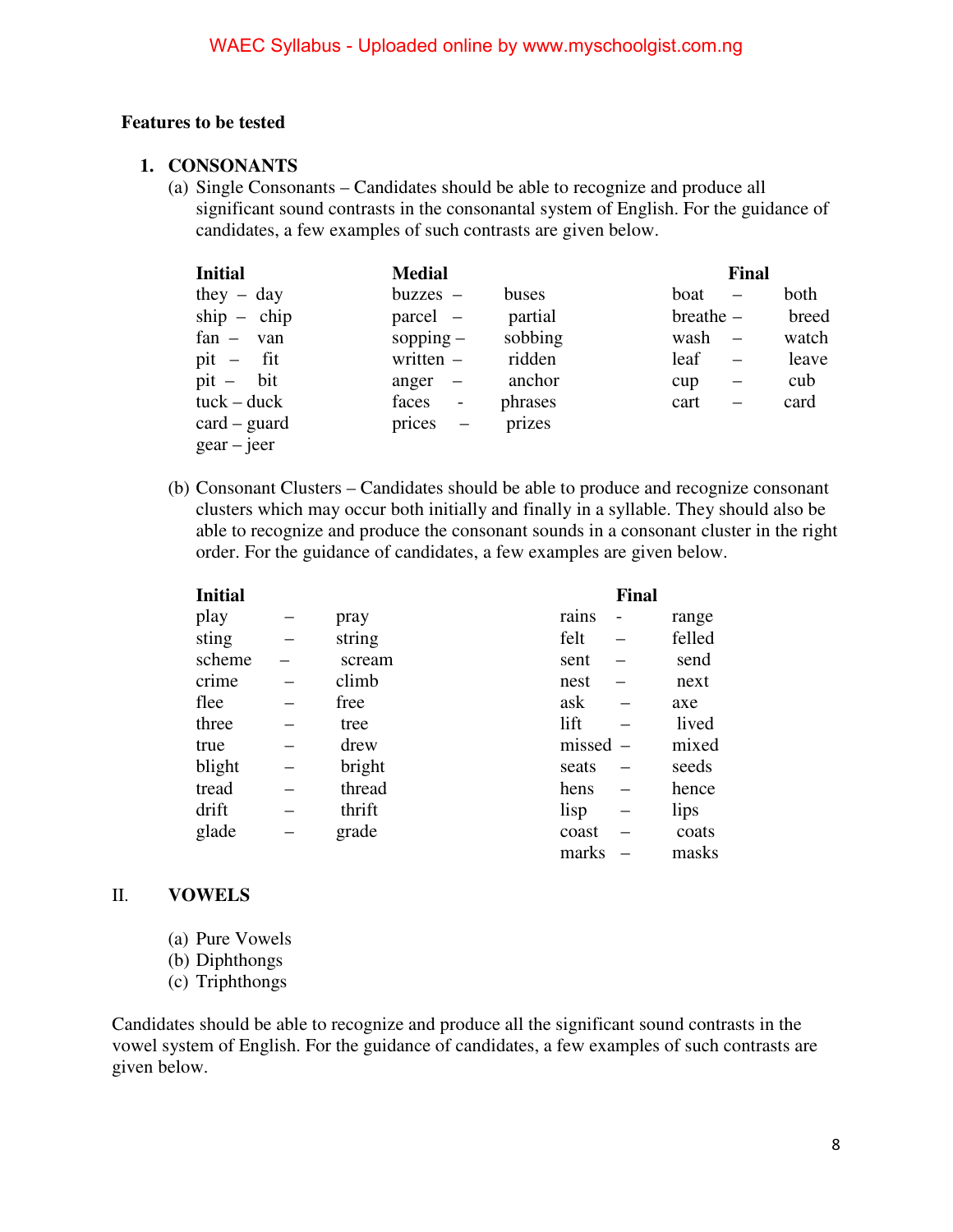### WAEC Syllabus - Uploaded online by www.myschoolgist.com.ng

| seat     |                          | sit   |   |          |      |     |
|----------|--------------------------|-------|---|----------|------|-----|
| sit      | -                        | set   |   |          |      |     |
| peck     | $\overline{\phantom{0}}$ | pack  |   |          |      |     |
| pack     | $\overline{a}$           | park  |   |          |      |     |
| cart     |                          | cat   |   |          |      |     |
| load     | $\overline{a}$           | lord  |   |          |      |     |
| pair     |                          | purr  |   |          |      |     |
| park     |                          | port  |   |          |      |     |
| hard     |                          | heard |   |          |      |     |
| word     | $\overline{a}$           | ward  |   |          |      |     |
| let      |                          | late  |   |          |      |     |
| cheer    |                          | chair |   |          |      |     |
| pet      |                          | pat   |   | part     | pate |     |
| hat      |                          | heart |   | height - | hate | hut |
| caught - |                          | cot   | - | cut      | curt |     |
| pool     |                          | pull  |   | pole     |      |     |
| bird     |                          | bed   |   | bared    |      |     |
| but      |                          | bat   |   |          |      |     |

#### **III. STRESS**

**(a) Word Stress** - Candidates should be able to contrast stressed and unstressed syllables in words which are not otherwise distinguished. In addition, they should be aware of the possibility of shifting stress from one syllable to another in different derivations of the same word with consequent change in vowel quality. For the guidance of candidates, a few examples of changing word stress are given below.

| <i>'increase</i> | (noun) | in'crease | (verb) |
|------------------|--------|-----------|--------|
| <i>'import</i>   | 66     | im'port   | 66     |
| 'rebel           | 66     | re'bel    | 66     |
| 'convict         | 66     | con'vict  | 66     |
| 'extract         | 66     | ex'tract  | 66     |
| 'record          | 66     | re'cord   | 66     |
| 'subject         | 66     | sub'ject  | 66     |

**(b) Sentence Stress** – Candidates should be aware that stress in sentences in English tends to occur at regular intervals in time. English is therefore called a stress-timed language. They should also be aware that in most sentences, unless some sort of emphasis is introduced, only nouns, main verbs (not auxiliaries), adjectives and adverbs are stressed. Final pronouns should not be stressed, unless some kind of contrast is intended: relative pronouns should not be stressed, nor should possessive pronouns. Thus, for example, the following sentences should be stressed as indicated:

He 'went to the town and 'bought some 'oranges.

I 'told him to 'go to the 'station to 'ask when the train would 'leave.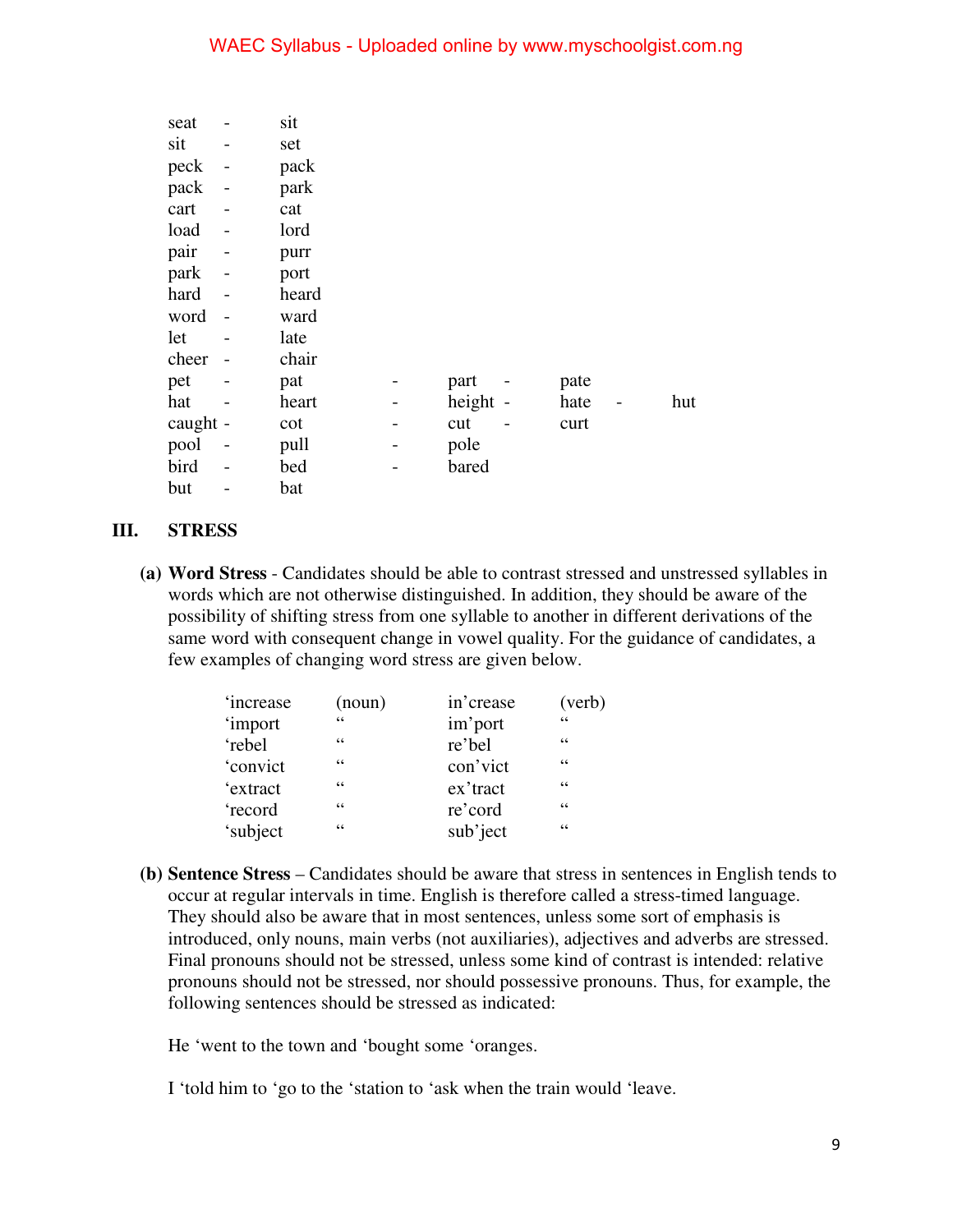Did you 'ask him?

I 'read it but I did not understand it.

They ar'rived yesterday.

I 'fetched his 'book.

- **NOTE:** There are a few words in English that are pronounced differently depending on whether or not they are stressed in the sentence. These are usually called strong and weak forms.
	- **(c) Emphatic stress** Candidates should be aware of the use of emphatic stress, most commonly to indicate a contrast, which is realized partly as a change in pitch within the intonational pattern. This falling pitch illustrated below is one of the common ways of indicating this:

He borrowed 'my newspaper. (i.e. not hers) He' borrowed my newspaper. (i.e. he did not steal it) He borrowed my 'newspaper.(i.e. not my book) 'He borrowed my newspaper.(i.e. not someone else's)

## **IV. INTONATION**

Candidates should be made aware of the different forms that English intonation takes in relation to the grammar of the language and the attitudes conveyed by the speaker. There are two basic intonation patterns or tunes: the falling and rising patterns. They should also realize that whereas the normal place for the changing pitch in an intonation is the last stressed syllable of the utterance(as indicated below), placing the changing pitch elsewhere implies a contrast to the item on which this changing pitch falls. For example:

## **(a) Falling Pattern**

| They ar' rived to' day. | $\overline{\phantom{0}}$ | Statement   |
|-------------------------|--------------------------|-------------|
| 'Where did he 'go?      | $\overline{\phantom{a}}$ | WH question |
| 'Come 'here!            |                          | Command     |

## **(b) Rising Pattern**

Did he 'see the 'principal? - Yes/No question When the 'train arrived. - Incomplete They arrived to'day? - Question

Note that  $(i)$  the two patterns indicated above may be combined in longer sentences, e.g. When the 'train ar'rived, the passengers were on the platform. ()